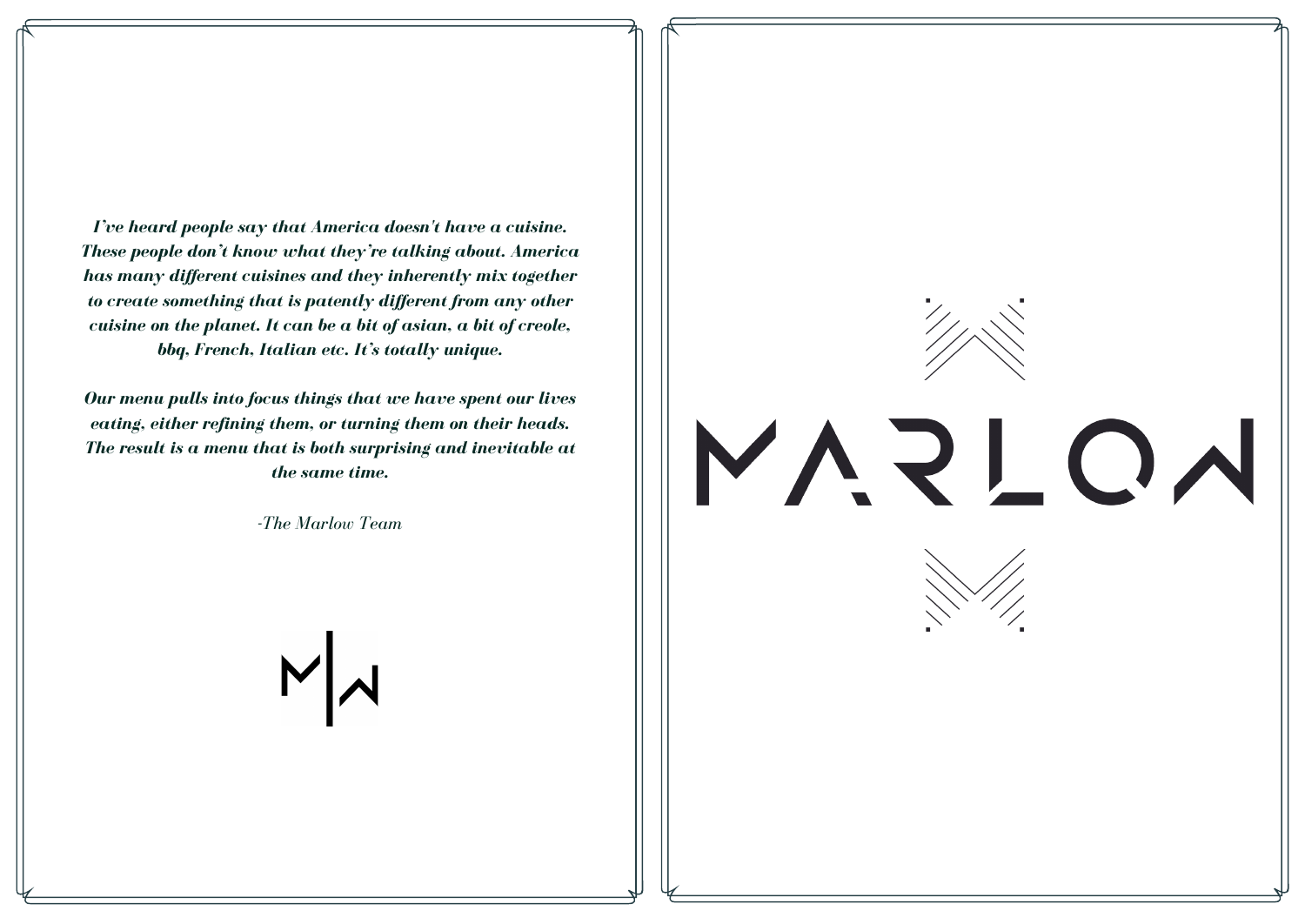## **F a t**

 $N$ 

## **F l a s k e**

| ۹ |
|---|
|---|

Frydelund Pilsner 0,25/0,4 Frydelund Juicy IPA 0,25/0,4 79/129,-7 5 / 1 1 0 , -

| ECB Bolt IPA 0,33                 | $134 -$  |
|-----------------------------------|----------|
| ECB Lamo Wit 0,33                 | $134,-$  |
| Peroni 0,33                       | $132. -$ |
| Ringes Lite 0.30                  | $109. -$ |
| Carlsberg 0,33                    | $105,-$  |
| 1664 Kronenbourg Blanc 0,33       | $109. -$ |
| Brooklyn East India Pale Ale 0,33 | $134 -$  |
| Kona Brewery BIg Wave 0,33        | $132 -$  |
| Grimbergen Blonde 0,33            | $134 -$  |
| Liefmanns Fruitesse 0,25          | $124 -$  |
| Brooklyn Lager 0,33               | $132 -$  |
| Miller $0.33$                     | $134 -$  |
| Ace Pineapple Cider 0.33          | $119. -$ |
| Crabbies Ginger Beer 0,33         | $124 -$  |

## **VIN PÅ GLASS**

## **COCKTAILS**

**Off The Hook** Plymouth Gin, Ameretto, Giffard Apricot, Ice Tea, Lemon. **195,-**

**Marlow Mule** Ketel One Vodka, Lemongrass, Ginger Beer, Angostura bitter. **185,-**

Tequila, Cointreau, Aperol, Citrus, Homemade Hot Sauce, Pink Grapefruit Soda. **205,-**

**Hylleblomst** Yuzu Sake, Tanqueray Gin, Elderflower Soda. **185,-**

**Kool** Herc Golden Cock Gin, Sea Buckthorn, Coconut, Cucumber. **195,-**

| Glass Extra Dry Prosecco<br>Glass Crèmant Blanc de Noirs<br>Glass Champagne | $T$ <sub>0</sub> s <sub>0</sub> 14 <sup>0</sup> <sub>-</sub><br><b>Joseph Cartron</b><br>Taittinger 185,- | 150.     |
|-----------------------------------------------------------------------------|-----------------------------------------------------------------------------------------------------------|----------|
| 1685 Chardonnay                                                             | Boschendal                                                                                                | 150.     |
| 1685 Sauvignon Blanc                                                        | <b>Boschendal</b>                                                                                         | 150.     |
| Riesling Tröcken                                                            | Stefan Winter                                                                                             | 165.     |
| Chablis                                                                     | Domaine Gèrard Tremblay                                                                                   | $180 -$  |
| <b>Private Selection Pinot Noir</b>                                         | Robert Mondavi 165,-                                                                                      | $175,-$  |
| Lirac                                                                       | Private Selection Cab Sauvignon. Robert Mondavi                                                           | $185, -$ |
| Glass Rosé                                                                  | Chateau De Ségriés                                                                                        | 140.     |

# $N$

**Pornstar Martini** Ketel One, Galliano, Vanilla Bitter, Passion Fruit. **185,-**

\*spør servitør om allergier

*MADAGASCAR 3 0 GRA M 6 9 5 , -*

## **ROSSINI** *WHITE STURGEON*

**ROSSINI** *BL A CK L A BEL*

## **Frida**

## **K A V I A R**

**ROSSINI** 

*BA ER II*

*I TA L IA 3 0 GRA M 7 9 5 , -*

**ROSSINI** 

# *OS CIE TR A*

*UR UGUA Y 3 0 GRA M*

*8 9 5 , -*

*KINA 5 0 GRA M 1 4 9 5 , -*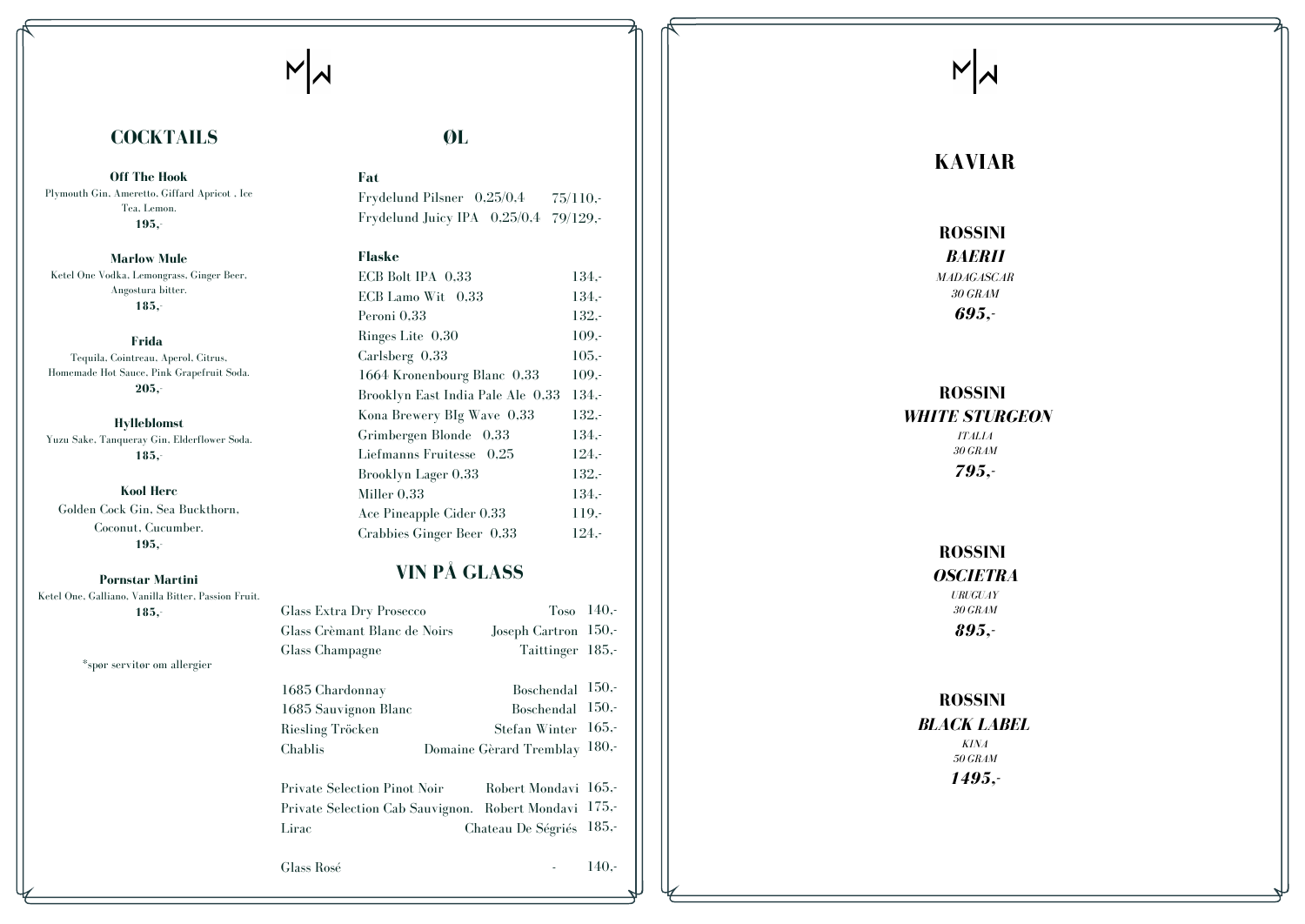# $N$

## **Lunsj Meny**

**Østers** *Klassisk, Granite eller Jalepeno* Per stk *Bløtdyr, melk, hvetemel* **59,-**

**Kingfish Taco** *Cognacgravet Kingfish i en crispy shell med hot pickle lime aioli og sakemarinert sommerkål Fisk, egg, sennep, gluten* **175,-**

> **Tartar** *Indrefilet med stikkelsbær, grillet nykål og hjemmelaget sprøtt brød Ost, egg, sennep, gluten* **185,-**

> > **Avocado Toast** *Kumato, avocado, balsamico gel på surdeigsbrød Melk, hvetemel, sulfitter, sennep* **185,-**

**Marlow's Cæsar Salat** *Konfitert kyllinglår, krutonger av shokupan, tørrsaltet bacon og cæsardressing Melk, valnøtter, sennep* **245,-**

 $N$ 

## **Lunsj Meny**

**Burger** *Grillet med chili landana ost, tørrsaltet bacon, fermentert black garlic bbq saus og pommes frites Melk, gluten, egg, sennep* **285,-**

> **Jerk Chicken Sandwich** *Kylling overlår, coleslaw, pommes frites og aioli Egg, sennep, laktose,gluten* **235,-**

**Blåskjell** *Dampet med kokos, fermentert habanero og kaf ir lime, servert med pommes frites og aioli Skalldyr, sulfitter, egg, sennep, melk* **245,-**

> **Today´s Special Spør servitøren**

**Pommes Frites** *Egg, sennep 7***5,-**

**Grillet Texas Toast** *Hvete* **65,-**

*Fritert Mac'n Cheese Melk, hvetemel, egg 85,-*

## **SIDES**

*"Soup of the day..... Champagne" -Kevin*